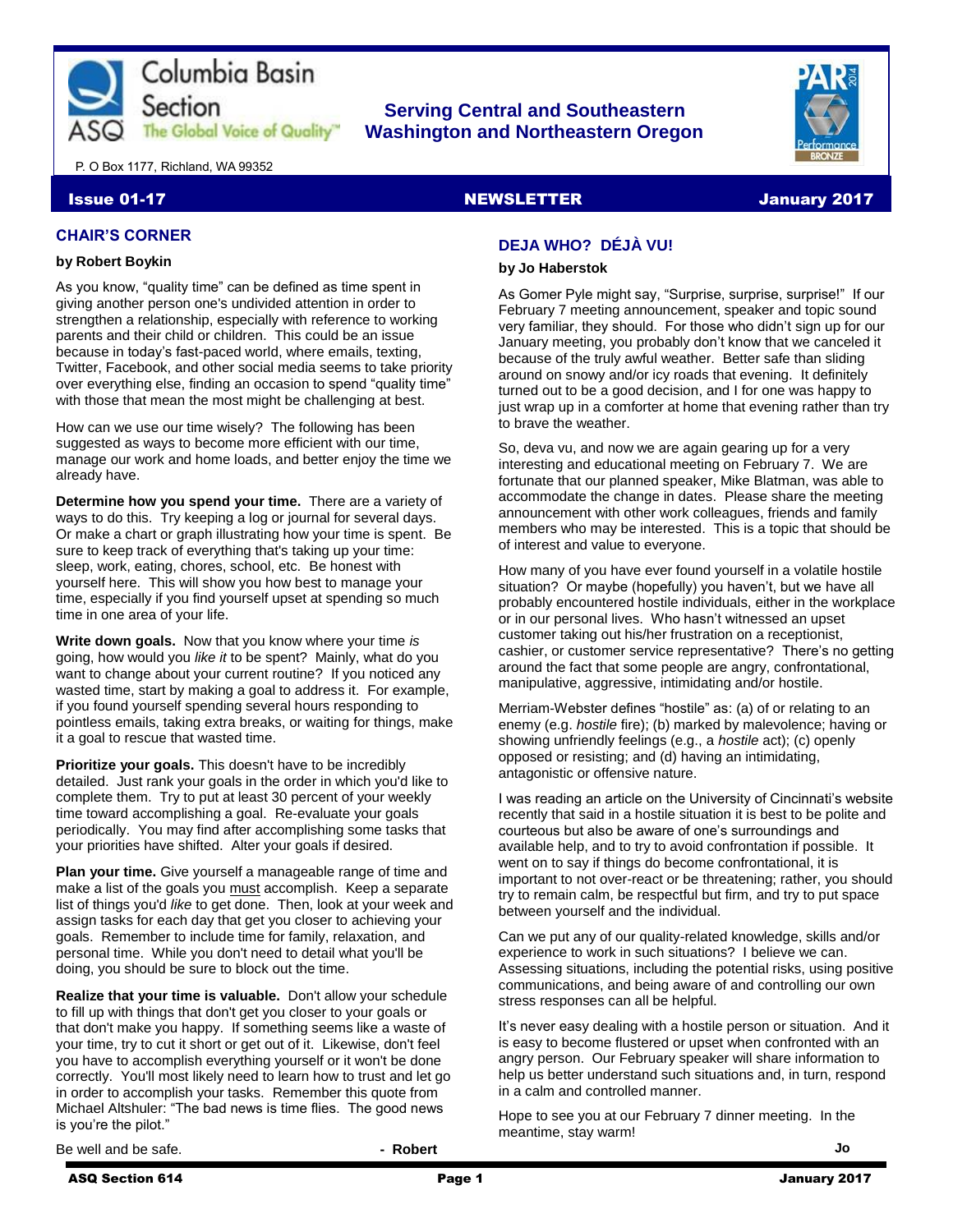

## **Tuesday, February 7, 2017**

#### **LOCATION:**

Columbia River Catering Shilo Inn 50 Comstock Richland, Washington

#### **TIME:**

**5:30 p.m**. - Check in/Networking (no-host cocktail service)

**6:00 p.m.** – Appetizers

**6:45 p.m.** – Presentation

#### **DINNER BUFFET MENU:**

The Chef and crew at Columbia River Catering always provide a fine and varied buffet dinner for us at the Shilo Inn. The buffet usually includes two entree choices, plus accompanying vegetable, a number of tasty salads, and a vegetable and/or fruit tray.

Your choice of coffee, tea or decaf is included with dinner. And don't forget to save room for dessert!

#### **Cost:**

\$20 ASQ members \$25 non members \$5 presentation only Cash, check or credit card (fee)

Reservations are due by February 2. E-mail [panda\\_2@charter.net](mailto:panda_2@charter.net) with your name, phone number, company affiliation, and type of reservation.

**Note:** All no shows will be billed unless cancelled 48 hours in advance.

For more information about our ASQ section and other upcoming events: [www.asq614.org/](http://www.asq614.org/)

# **How to Handle Hostile Situations**

 **February 7, 2017**

 **Columbia Basin Section 0614**



## **Michael Blatman, CPP**

## **Kennewick Police Department**

The customer is always right. Right? Even the most professional among us have probably encountered at least one customer who felt he or she was right to the point of a potentially hostile situation. And sometimes even other team members may become unexpectedly angry and/or violent.

Workplace violence is any act or threat of physical violence, harassment, intimidation, or other threatening disruptive behavior that occurs at the work site. It ranges from threats and verbal abuse to physical assaults and even homicide. It can affect and involve employees, clients, customers and visitors. Homicide is currently the fourth-leading cause of fatal occupational injuries in the United States. According to the Bureau of Labor Statistics Census of Fatal Occupational Injuries (CFOI), of the 4,679 fatal workplace injuries that occurred in the United States in 2014, 403 were workplace homicides.

In spite of our best efforts to provide courteous and responsive service to customers, and regardless of how helpful and kind we may be to those around us, we cannot always predict how other people will act or react. It doesn't matter whether you perform audits, design software, sell used cars, schedule appointments, coach football, or manufacture medical devices, we all run the risk of facing a hostile encounter.

Join us February 7 to learn how to prepare to handle a hostile situation. We will discuss how to:

- Defuse an irrational person
- Calm an angry person
- Let your attitude reverse a situation
- Identify the stages of partnered behavior
- Stay calm, composed and objective
- Communicate clearly
- Be mentally prepared

*About the Speaker: Michael Blatman, CCP, is a Crime Prevention Specialist with the Kennewick Police Department, a position he has held for 38 years. He is also the Law Enforcement Coordinator for Tri-Cities Crime Stoppers. Tri-Cities Crime Stoppers encourages members of the community to assist local law enforcement agencies in the fight against crime by overcoming the two key elements that inhibit community involvement: fear and apathy. . .*

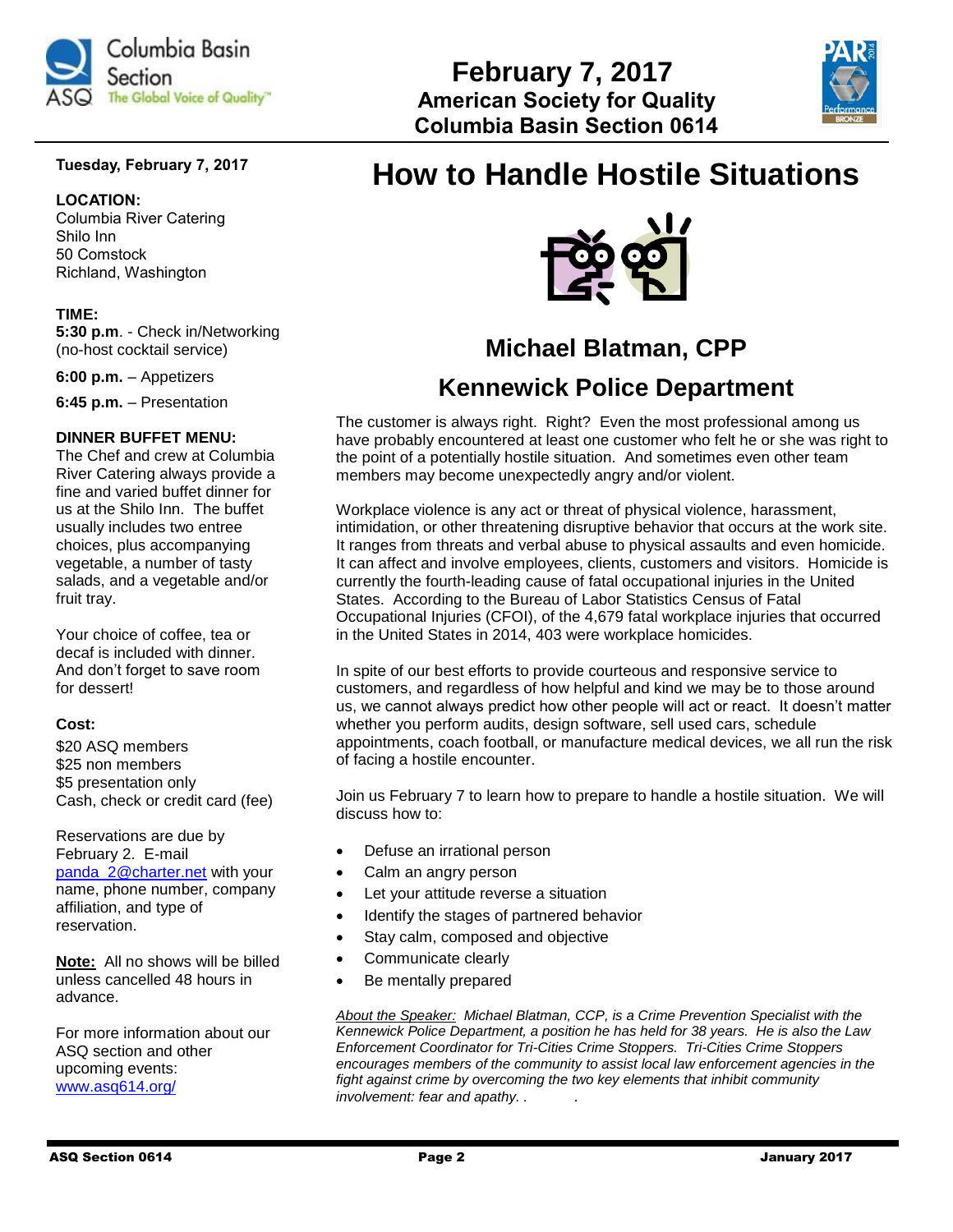#### **GET YOUR JANUARY MEMBER GIFT**

The free gift from ASQ this month is all about career-building resources. It's a sampling of some of the best resources to help members succeed, whether building a professional portfolio or moving toward something new and/or more fulfilling in the future.

Resources include:

- ASQ 2016 Salary Survey and Quality Progress' Salary **Calculator**
- Free e-books on team excellence, process improvement and innovation
- Career-focused articles, webcasts and new ASQTV episodes on careers and the quality profession.

Access your member gift by January 31 by clicking [here.](https://asq.org/account/login?prvurl=http://asq.org/membership/members/gift/?utm_source=email&utm_medium=email&utm_campaign=marketing_janmembergift_010317)

#### **REGISTER FOR WCQI 2017**

#### **May 1-3 in Charlotte, North Carolina**

ASQ's World Conference on Quality and Improvement (WCQI) has a 70-year tradition of educating, engaging, connecting, and inspiring leading professionals from around the globe. Each year thousands of quality professionals gather to share best practices, expand their network and further develop their professional growth.

This year's Conference will be held May 1-3 in Charlotte, North Carolina. The theme: Grow Your Influence: In the Profession, Through the Organization and Around the World. Conference sessions will feature thought leaders and knowledge that best demonstrate the successes, tested solutions, and proven results these disciplines can bring. Scheduled keynote speakers include [Jeremy Gutsche,](http://asq.org/wcqi/2017/speakers/gutsche.aspx) [Kelly](http://asq.org/wcqi/2017/speakers/mcgonigal.aspx)  [McGonigal,](http://asq.org/wcqi/2017/speakers/mcgonigal.aspx) and Celeste [Headlee.](http://asq.org/wcqi/2017/speakers/headlee.aspx)

Of those who attended the 2016 conference, 97% said they would recommend WCQI attendance to a friend or colleague. Click here for a [video](http://videos.asq.org/2017-world-conference-on-quality-and-improvement?utm_source=email) showing what you can expect from the 2017 conference.

Early bird registration (ends March 10) is \$995 for ASQ members and \$1,195 for non-members. A discount is available for groups of 3+). For more information and to register, [click here.](http://asq.org/wcqi/about.aspx)

#### **2 nd HARVEST NEEDS VOLUNTEERS**

#### **by Jo Haberstok**

I had an opportunity to help out again at 2<sup>nd</sup> Harvest in November. As those of you who participated in our section's October site visit and sorting activity there know, on that date we were sorting pears. More recently, I put together boxes and box lids in preparation for their big pre-Thanksgiving food event held at TRAC. Others helped with sorting and boxing up food items. It was another very rewarding opportunity.

Over the holidays, there are a lot of food drives, but hunger doesn't take a break. It is not just about a certain time of the year, it's about doing what we can every day of the year to help others.

If you would like to get involved in the future, either on a one-time or regular basis, check the 2<sup>nd</sup> [Harvest website](http://www.2-harvest.org/tri-cities-volunteer-center/) for upcoming opportunities.

#### **WHERE IN THE WORLD IS OUR WEBMASTER…AND WHAT IS HE UP TO?**

Hi, it's me, **Steve Prevette**. I am still keeping some roots in the Tri-Cities with being your webmaster. Thought I'd provide a New Year's 2017 update of where I am and what I'm up to.

sites.



I've been seven years now in Aiken South Carolina, working for Fluor at Savannah River Nuclear Solutions on the US DOE Savannah River Site. I had two contract statisticians working with me, one just retired at the end of 2016, so we have a bit of a transition going on here. Several organizations, including Occupational Safety, Nuclear Safety, and Safeguards and Security have made heavy use of our Statistical Process Control work over the past seven years. In addition, I picked up work at the Portsmouth, Ohio and Paducah, Kentucky sites to do ES&H, Event Reporting, and Corrective Action Management charts for both

A big breakthrough has been work for the new Fluor contract at Chalk River, Ontario. This work is for the newly formed Canadian Nuclear Laboratories, of which Fluor is a partner contractor. I've worked closely with the incumbent corrective action management personnel there to establish an SPC-based scorecard for Contractor Assurance. This is to meet the stated requirements of "The Crown" (Canadian Government) with the new government owned - contractor operated relationship. Several performance based fees this year are tied to development of the SPC based Contractor Assurance Scorecard. We are at over 800 charts now. I'm about to visit Chalk River for the fifth two-week visit in January. Oddly enough, they already had in place a trending procedure I wrote at Hanford prior to the contract transition.

I'll also be speaking to ASQ Section 407, Ottawa Valley in January [\(http://asqottawa.ca/\)](http://asqottawa.ca/).

Fluor Government Group has picked me up as a member of Headquarters Staff out of Greenville SC. I will remain in Aiken SC in order to support Savannah River and my other customers. I have been tasked to develop an overall Fluor Government Group SPC-based Scorecard cutting across all FGG projects, which include not only nuclear sites but also other government support contracts for FEMA and the DOD and other government services provided by Fluor. I've completed the initial prototype and am excited to see how it will promulgate across FGG. I also did some pickup statistical analysis to assist a Fluor project in Denver CO on a new light rail system. In 2015, I was chosen to attend an "Innovation Unwrapped" workshop for a week in San Francisco CA, which added to networking possibilities in Fluor.

Meanwhile, I still have the model railroad, and trying to do college instruction, my latest employer there is Southern Illinois University at Carbondale which offers four year degree course work at military bases. I've taught two electronics courses at Jacksonville Naval Air Station so far.

So, I do keep in mind "y'all" at Richland, "eh"? Wishing you all the best for 2017.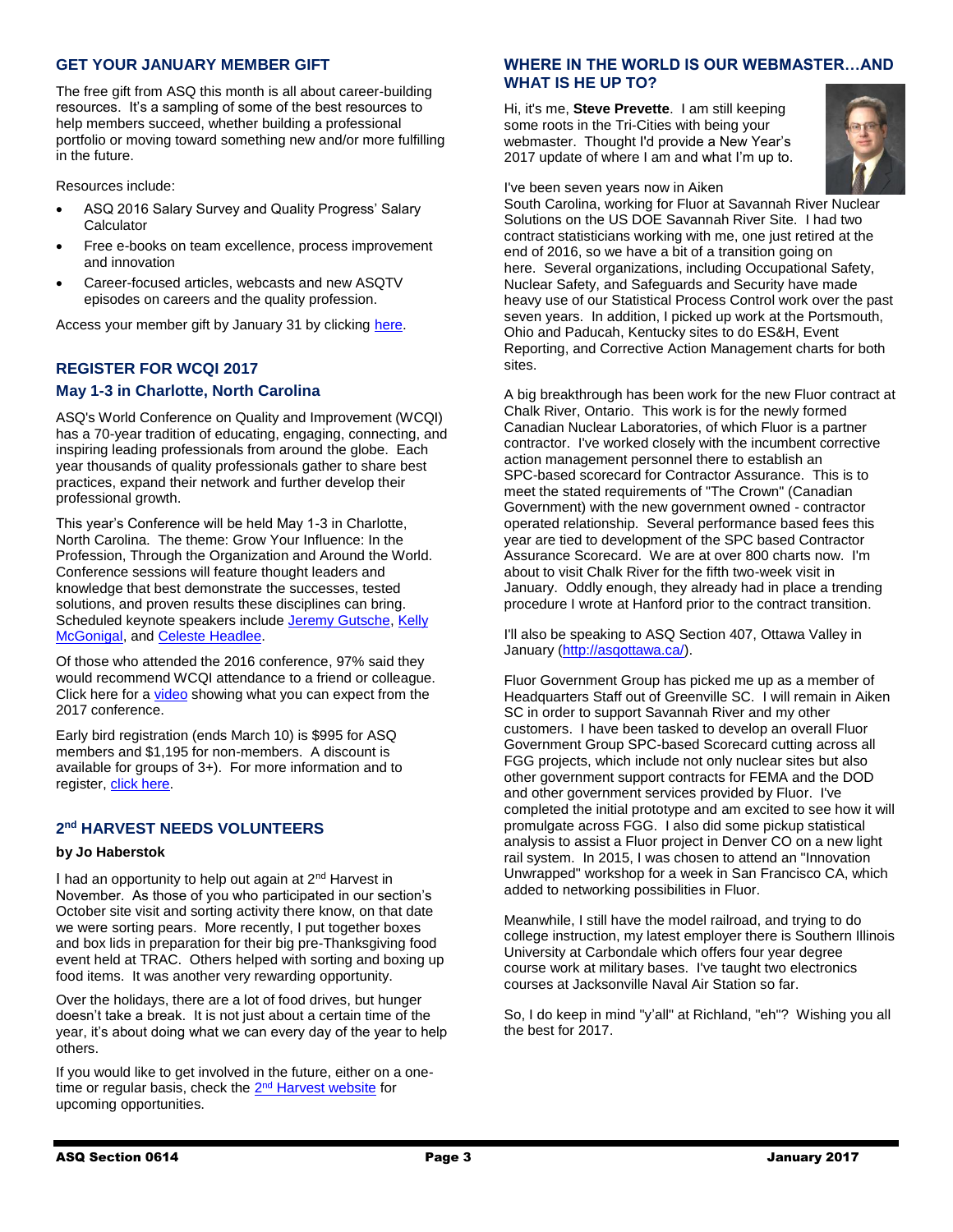## **FIVE QUESTIONS THAT CAN HELP YOU GOAL-SET FOR A NEW YEAR**

#### **by Paul Casey**

Experience is not the best teacher: evaluated experience is. Here are some questions to ask yourself to strategically plan out your goals:

- $\checkmark$  If I were to ask my family right now, "Have I appropriately balanced my family life with my work life?" what would they say?
- $\checkmark$  In the past year, how have I developed myself as a leader (i.e., conferences, books/magazine reading, Internet research, audio listening)?
- Reflect on your previous year at work and look at each major event or ongoing activity. What specifically worked and what didn't? Why?
- $\checkmark$  If push came to shove, what one event/activity would I drop off from doing that has the least impact toward fulfilling my or my organization's mission?
- What dream events/activities do I wish I could initiate (if I had the manpower, time, or finances) that I think would really make a huge impact?

Answers to these questions will help you kick-start planning and help you rise to new heights in the coming year.

*Paul D. Casey is an author, speaker and certified Life Coach. His latest book, Maximizing Every Minute, was recently published. Contact Paul a[t www.paulcasey.org](http://www.paulcasey.org/?awt_l=7kV8w&awt_m=3Zw9MGngx.JTh2k) to take advantage of a free Goal-setting for Greatness coaching session.*

## **A PRACTICAL FIELD GUIDE FOR ISO 9001:2015**

The intent of this 170 page field guide, by Erik V. Myhrberg, is to assist organizations in implementing a step-by-step quality management system in conformance with ISO 9001:2015, whether an organization is starting "from scratch" or transitioning from ISO 9001:2008. The guide examines each sub-clause of clauses 4 through 10 of ISO 9001:2015, which contain the standard's requirements. A two-page spread is dedicated to each sub-clause—containing detailed written explanations and full-page flowcharts as visual aids.

What may separate this guide from others on ISO 9001:2015 and its implementation are the flowcharts showing the steps to be taken in implementing a QMS to meet a sub-clause's requirements. As the flowcharts themselves can be overwhelming when you first look at them, a text box appears with each flowchart that explains pertinent facts and/or what the flowchart represents and how it is to be used. ASQ member price is \$40. (List price is \$60.) For more information or to purchase[, click here.](https://asq.org/quality-press/display-item?item=H1517&utm_source=email&utm_medium=email&utm_campaign=knowledge%20offerings_qp%20news_january%202017)

#### **QUOTE OF THE MONTH**

"Time is the most valuable coin in your life. You and you alone will determine how that coin will be spent. Be careful that you do not let other people spend it for you."

~Carl Sandburg



#### **MAKING CHANGE IN COMPLEX ORGANIZATIONS**

This book, written by George K. Strodtbeck III, and published in 2016, is written for the leader or management team of any complex organization attempting to lead an organization-wide change. It includes lessons learned during more than 43 years of experience working in complex, largescale organizations, which are shared to help others lead change successfully and

avoid at least some of the pitfalls that come with it.

Cost for ASQ members: \$30. For more informatio[n click here.](http://asq.org/quality-press/display-item/?item=H1506&utm_content=&utm_source=email&utm_medium=email&utm_campaign=knowledge%20offerings_quality%20press%20news_june%202016)

## **LEARN AND GROW AT EDGE 15 January 31 – Kennewick**

Need some inspiration for 2017? Check out EDGE 15, the final of the EDGE sessions, presented by author, trainer and coach Paul D. Casey, and sponsored by Summit Funding.

EDGE 15 will be held January 31 from 4 to 6 pm at HAPO Credit Union, 7601 W. Clearwater in Kennewick.

Four special speakers will share their insights:

- Don Hart: "What Kind of Animal Leader Are You? I am a Zebra!"
- Eric Hsu: "Hacking the Elevator Speech: Using Science and Storytelling to Stand Out"
- Enrique Alcala: "The Mind of a Leader"
- Paul Casey: "Self-Leadership Questions You Must Ask Yourself to Be Successful"

Cost is just \$33, or \$26 if registered by January 17. A special discount is also offered for groups of four or more. To register or for more information, [click here.](http://www.paulcasey.org/product/edge15-event/)

## **THE ART OF PARTICIPATORY LEADERSHIP February 2-4 Tacoma**

The times we are living in call for more effective meetings, better engagement processes, participatory leadership and the ability to craft strategy from collective wisdom and impact. This year's Art of Participatory Leadership builds on a tradition of trainings in the region from the last several years. It is an intensive 3-day experience where participants practice a set of simple yet powerful approaches for designing and hosting powerful conversations and meetings that change how you change. It is an effective way of harnessing the collective wisdom and self-organizing capacity of groups.

The Art of Participatory Leadership may help you:

a

- Enhance your skills and abilities to work with complexity & change
- Expand your toolkit for facilitating dialog and change
- Apply what you are learning directly to the change projects that are important to you

The conference will be held at Pacific Lutheran University in Tacoma. Cost is \$795 per person. For more information, click [here.](http://aopl-pnw.weebly.com/)